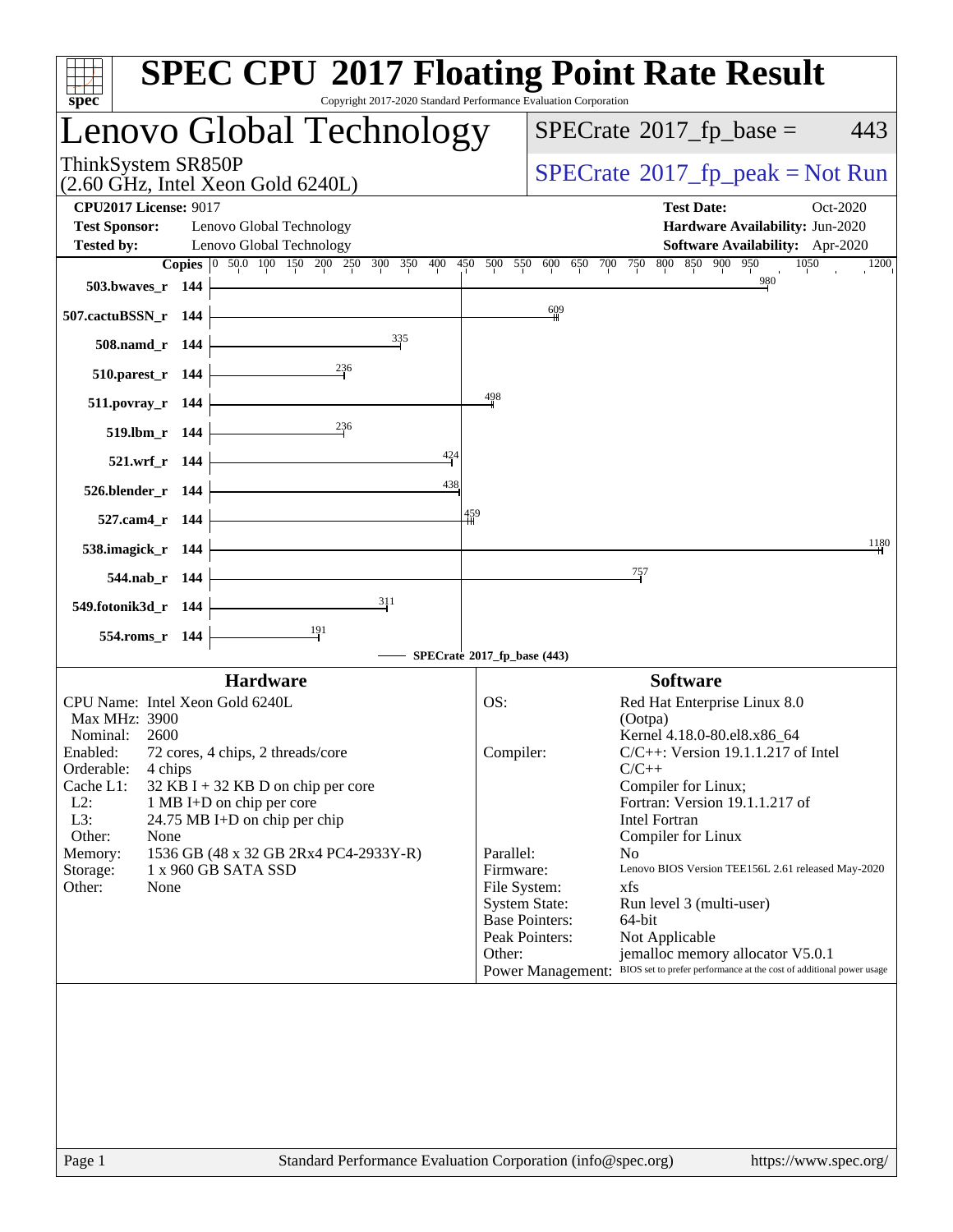

## Lenovo Global Technology

(2.60 GHz, Intel Xeon Gold 6240L)

ThinkSystem SR850P<br>  $\begin{array}{c}\n\text{ShinkSystem SRS50P} \\
\text{SPEC rate} \text{2017\_fp\_peak} = \text{Not Run}\n\end{array}$  $SPECTate$ <sup>®</sup>[2017\\_fp\\_base =](http://www.spec.org/auto/cpu2017/Docs/result-fields.html#SPECrate2017fpbase) 443

**[Test Sponsor:](http://www.spec.org/auto/cpu2017/Docs/result-fields.html#TestSponsor)** Lenovo Global Technology **[Hardware Availability:](http://www.spec.org/auto/cpu2017/Docs/result-fields.html#HardwareAvailability)** Jun-2020

**[CPU2017 License:](http://www.spec.org/auto/cpu2017/Docs/result-fields.html#CPU2017License)** 9017 **[Test Date:](http://www.spec.org/auto/cpu2017/Docs/result-fields.html#TestDate)** Oct-2020 **[Tested by:](http://www.spec.org/auto/cpu2017/Docs/result-fields.html#Testedby)** Lenovo Global Technology **[Software Availability:](http://www.spec.org/auto/cpu2017/Docs/result-fields.html#SoftwareAvailability)** Apr-2020

#### **[Results Table](http://www.spec.org/auto/cpu2017/Docs/result-fields.html#ResultsTable)**

| <b>Base</b>                                                                                               |               |                |       | <b>Peak</b>    |       |                |            |               |                |              |                |              |                |              |
|-----------------------------------------------------------------------------------------------------------|---------------|----------------|-------|----------------|-------|----------------|------------|---------------|----------------|--------------|----------------|--------------|----------------|--------------|
| <b>Benchmark</b>                                                                                          | <b>Copies</b> | <b>Seconds</b> | Ratio | <b>Seconds</b> | Ratio | <b>Seconds</b> | Ratio      | <b>Copies</b> | <b>Seconds</b> | <b>Ratio</b> | <b>Seconds</b> | <b>Ratio</b> | <b>Seconds</b> | <b>Ratio</b> |
| 503.bwaves_r                                                                                              | 144           | 1473           | 980   | 1473           | 980   | 1472           | 981        |               |                |              |                |              |                |              |
| 507.cactuBSSN r                                                                                           | 144           | 298            | 612   | 300            | 609   | 301            | 605        |               |                |              |                |              |                |              |
| $508$ .namd $r$                                                                                           | 144           | 409            | 335   | 409            | 335   | 409            | 334        |               |                |              |                |              |                |              |
| 510.parest_r                                                                                              | 144           | 1593           | 236   | 1597           | 236   | 1599           | 236        |               |                |              |                |              |                |              |
| 511.povray_r                                                                                              | 144           | 675            | 498   | 679            | 495   | 676            | 498        |               |                |              |                |              |                |              |
| $519.1$ bm r                                                                                              | 144           | 644            | 236   | 643            | 236   | 643            | 236        |               |                |              |                |              |                |              |
| $521$ .wrf r                                                                                              | 144           | 760            | 424   | 761            | 424   | 757            | 426        |               |                |              |                |              |                |              |
| 526.blender r                                                                                             | 144           | 500            | 439   | 502            | 437   | 500            | 438        |               |                |              |                |              |                |              |
| $527.cam4_r$                                                                                              | 144           | 549            | 459   | 555            | 454   | 544            | 463        |               |                |              |                |              |                |              |
| 538.imagick_r                                                                                             | 144           | 305            | 1180  | 303            | 1180  | 303            | 1180       |               |                |              |                |              |                |              |
| $544$ .nab r                                                                                              | 144           | 320            | 757   | 321            | 756   | 320            | 757        |               |                |              |                |              |                |              |
| 549.fotonik3d r                                                                                           | 144           | 1806           | 311   | 1797           | 312   | 1803           | 311        |               |                |              |                |              |                |              |
| $554$ .roms $r$                                                                                           | 144           | 1194           | 192   | 1203           | 190   | 1198           | <u>191</u> |               |                |              |                |              |                |              |
| $SPECrate*2017_fp\_base =$<br>443                                                                         |               |                |       |                |       |                |            |               |                |              |                |              |                |              |
| $SPECrate^{\circ}2017$ fp peak =<br><b>Not Run</b>                                                        |               |                |       |                |       |                |            |               |                |              |                |              |                |              |
| Deaulte annoyed in the sudan in which there were my Deld waderlined text in disates a median magazinement |               |                |       |                |       |                |            |               |                |              |                |              |                |              |

Results appear in the [order in which they were run](http://www.spec.org/auto/cpu2017/Docs/result-fields.html#RunOrder). Bold underlined text [indicates a median measurement.](http://www.spec.org/auto/cpu2017/Docs/result-fields.html#Median)

## **[Compiler Notes](http://www.spec.org/auto/cpu2017/Docs/result-fields.html#CompilerNotes)**

The inconsistent Compiler version information under Compiler Version section is due to a discrepancy in Intel Compiler. The correct version of C/C++ compiler is: Version 19.1.1.217 Build 20200306 Compiler for Linux The correct version of Fortran compiler is: Version 19.1.1.217 Build 20200306 Compiler for Linux

## **[Submit Notes](http://www.spec.org/auto/cpu2017/Docs/result-fields.html#SubmitNotes)**

 The numactl mechanism was used to bind copies to processors. The config file option 'submit' was used to generate numactl commands to bind each copy to a specific processor. For details, please see the config file.

## **[Operating System Notes](http://www.spec.org/auto/cpu2017/Docs/result-fields.html#OperatingSystemNotes)**

Stack size set to unlimited using "ulimit -s unlimited"

## **[Environment Variables Notes](http://www.spec.org/auto/cpu2017/Docs/result-fields.html#EnvironmentVariablesNotes)**

Environment variables set by runcpu before the start of the run: LD\_LIBRARY\_PATH = "/home/cpu2017-1.1.0-ic19.1.1/lib/intel64:/home/cpu2017-1.1.0-ic19.1.1/j e5.0.1-64" MALLOC\_CONF = "retain:true"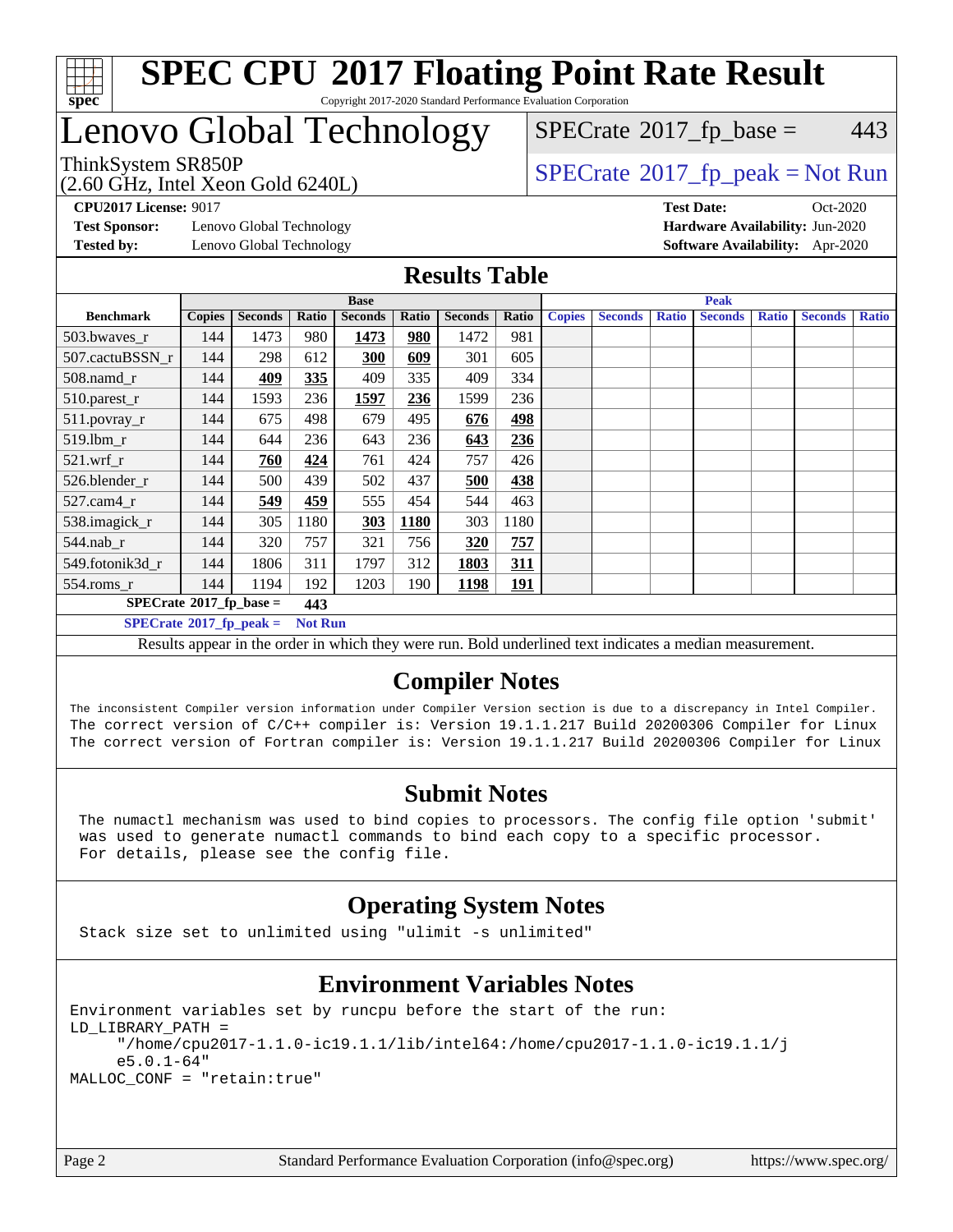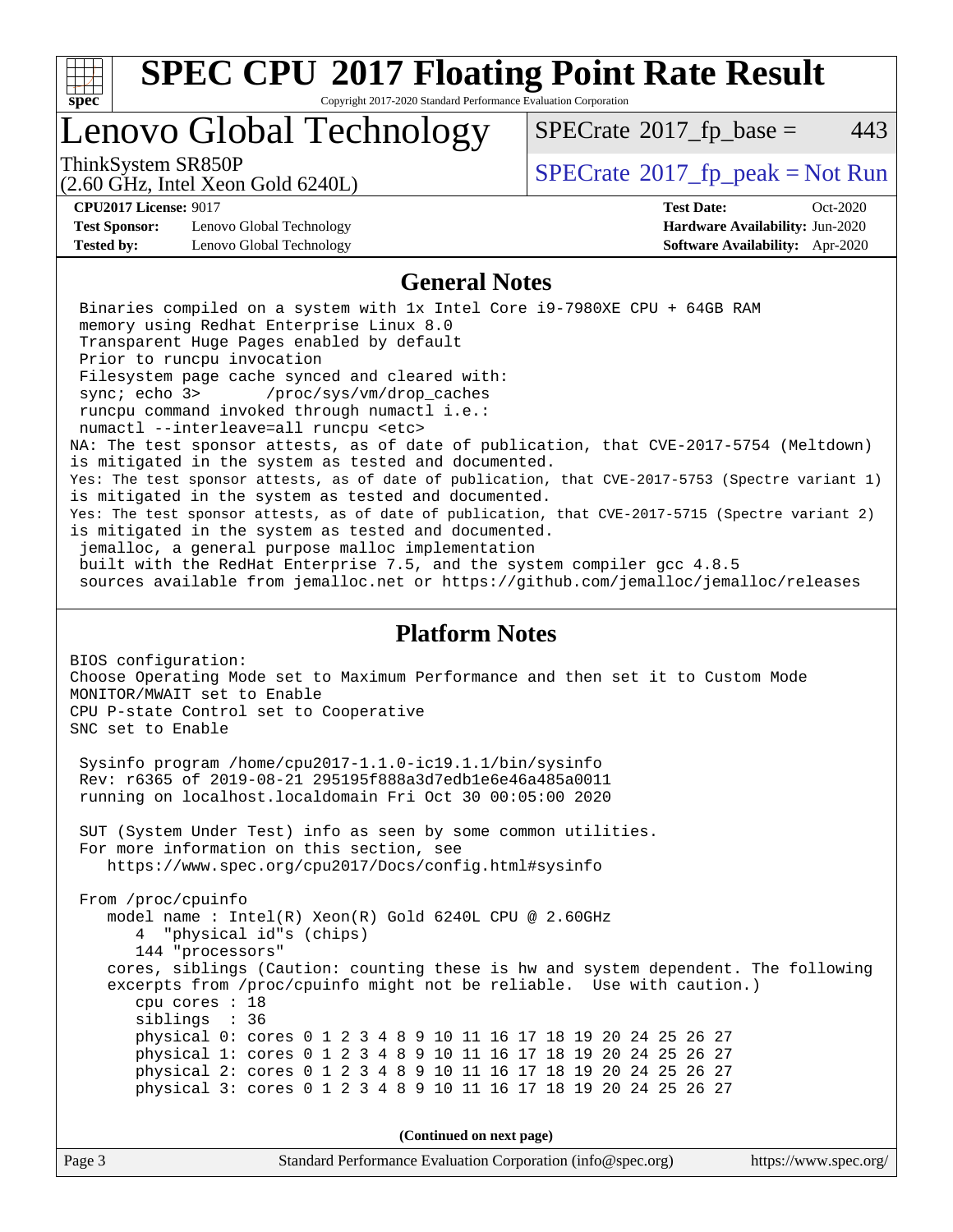

# **[SPEC CPU](http://www.spec.org/auto/cpu2017/Docs/result-fields.html#SPECCPU2017FloatingPointRateResult)[2017 Floating Point Rate Result](http://www.spec.org/auto/cpu2017/Docs/result-fields.html#SPECCPU2017FloatingPointRateResult)**

Copyright 2017-2020 Standard Performance Evaluation Corporation

Lenovo Global Technology

 $SPECTate@2017_fp\_base = 443$ 

(2.60 GHz, Intel Xeon Gold 6240L)

ThinkSystem SR850P<br>  $(2.60 \text{ GHz})$  Intel Xeon Gold 6240L)

**[CPU2017 License:](http://www.spec.org/auto/cpu2017/Docs/result-fields.html#CPU2017License)** 9017 **[Test Date:](http://www.spec.org/auto/cpu2017/Docs/result-fields.html#TestDate)** Oct-2020

**[Test Sponsor:](http://www.spec.org/auto/cpu2017/Docs/result-fields.html#TestSponsor)** Lenovo Global Technology **[Hardware Availability:](http://www.spec.org/auto/cpu2017/Docs/result-fields.html#HardwareAvailability)** Jun-2020 **[Tested by:](http://www.spec.org/auto/cpu2017/Docs/result-fields.html#Testedby)** Lenovo Global Technology **[Software Availability:](http://www.spec.org/auto/cpu2017/Docs/result-fields.html#SoftwareAvailability)** Apr-2020

#### **[Platform Notes \(Continued\)](http://www.spec.org/auto/cpu2017/Docs/result-fields.html#PlatformNotes)**

| Architecture:<br>x86 64<br>$32$ -bit, $64$ -bit<br>$CPU$ op-mode $(s)$ :<br>Little Endian<br>Byte Order:<br>CPU(s):<br>144<br>On-line CPU(s) list: $0-143$<br>Thread( $s$ ) per core:<br>$\overline{2}$<br>$Core(s)$ per socket:<br>18<br>Socket(s):<br>4<br>NUMA $node(s):$<br>8<br>Vendor ID:<br>GenuineIntel |
|-----------------------------------------------------------------------------------------------------------------------------------------------------------------------------------------------------------------------------------------------------------------------------------------------------------------|
|                                                                                                                                                                                                                                                                                                                 |
|                                                                                                                                                                                                                                                                                                                 |
|                                                                                                                                                                                                                                                                                                                 |
|                                                                                                                                                                                                                                                                                                                 |
|                                                                                                                                                                                                                                                                                                                 |
|                                                                                                                                                                                                                                                                                                                 |
|                                                                                                                                                                                                                                                                                                                 |
|                                                                                                                                                                                                                                                                                                                 |
|                                                                                                                                                                                                                                                                                                                 |
|                                                                                                                                                                                                                                                                                                                 |
| CPU family:<br>6                                                                                                                                                                                                                                                                                                |
| Model:<br>85                                                                                                                                                                                                                                                                                                    |
| Model name:<br>$Intel(R) Xeon(R) Gold 6240L CPU @ 2.60GHz$                                                                                                                                                                                                                                                      |
| Stepping:<br>7                                                                                                                                                                                                                                                                                                  |
| CPU MHz:<br>2337.286                                                                                                                                                                                                                                                                                            |
| CPU max MHz:<br>3900.0000                                                                                                                                                                                                                                                                                       |
| CPU min MHz:<br>1000.0000                                                                                                                                                                                                                                                                                       |
| BogoMIPS:<br>5200.00                                                                                                                                                                                                                                                                                            |
| Virtualization:<br>$VT - x$                                                                                                                                                                                                                                                                                     |
| Lld cache:<br>32K                                                                                                                                                                                                                                                                                               |
| Lli cache:<br>32K                                                                                                                                                                                                                                                                                               |
| L2 cache:<br>1024K                                                                                                                                                                                                                                                                                              |
| L3 cache:<br>25344K                                                                                                                                                                                                                                                                                             |
| NUMA $node0$ $CPU(s)$ :<br>0-2,5,6,9,10,14,15,72-74,77,78,81,82,86,87                                                                                                                                                                                                                                           |
| 3, 4, 7, 8, 11-13, 16, 17, 75, 76, 79, 80, 83-85, 88, 89<br>NUMA nodel CPU(s):                                                                                                                                                                                                                                  |
| NUMA node2 CPU(s):<br>18-20, 23, 24, 27, 28, 32, 33, 90-92, 95, 96, 99, 100, 104, 105                                                                                                                                                                                                                           |
| 21, 22, 25, 26, 29-31, 34, 35, 93, 94, 97, 98, 101-103, 106, 107<br>NUMA $node3$ CPU $(s)$ :                                                                                                                                                                                                                    |
| NUMA $node4$ CPU $(s)$ :<br>36-38, 41, 42, 45, 46, 50, 51, 108-110, 113, 114, 117, 118, 122, 123                                                                                                                                                                                                                |
| NUMA node5 CPU(s):<br>39, 40, 43, 44, 47-49, 52, 53, 111, 112, 115, 116, 119-121, 124, 125                                                                                                                                                                                                                      |
| 54-56, 59, 60, 63, 64, 68, 69, 126-128, 131, 132, 135, 136, 140, 141<br>NUMA node6 CPU(s):                                                                                                                                                                                                                      |
| 57, 58, 61, 62, 65-67, 70, 71, 129, 130, 133, 134, 137-139, 142, 143<br>NUMA node7 CPU(s):                                                                                                                                                                                                                      |
| fpu vme de pse tsc msr pae mce cx8 apic sep mtrr pge mca cmov<br>Flaqs:                                                                                                                                                                                                                                         |
| pat pse36 clflush dts acpi mmx fxsr sse sse2 ss ht tm pbe syscall nx pdpelgb rdtscp                                                                                                                                                                                                                             |
| lm constant_tsc art arch_perfmon pebs bts rep_good nopl xtopology nonstop_tsc cpuid                                                                                                                                                                                                                             |
| aperfmperf pni pclmulqdq dtes64 monitor ds_cpl vmx smx est tm2 ssse3 sdbg fma cx16                                                                                                                                                                                                                              |
| xtpr pdcm pcid dca sse4_1 sse4_2 x2apic movbe popcnt tsc_deadline_timer aes xsave                                                                                                                                                                                                                               |
| avx f16c rdrand lahf_lm abm 3dnowprefetch cpuid_fault epb cat_13 cdp_13                                                                                                                                                                                                                                         |
| invpcid_single intel_ppin ssbd mba ibrs ibpb stibp ibrs_enhanced tpr_shadow vnmi                                                                                                                                                                                                                                |
| flexpriority ept vpid fsgsbase tsc_adjust bmil hle avx2 smep bmi2 erms invpcid rtm                                                                                                                                                                                                                              |
| cqm mpx rdt_a avx512f avx512dq rdseed adx smap clflushopt clwb intel_pt avx512cd                                                                                                                                                                                                                                |
| avx512bw avx512vl xsaveopt xsavec xgetbvl xsaves cqm_llc cqm_occup_llc cqm_mbm_total                                                                                                                                                                                                                            |
| cqm_mbm_local dtherm ida arat pln pts hwp hwp_act_window hwp_epp hwp_pkg_req pku                                                                                                                                                                                                                                |
| ospke avx512_vnni flush_l1d arch_capabilities                                                                                                                                                                                                                                                                   |
|                                                                                                                                                                                                                                                                                                                 |
| /proc/cpuinfo cache data                                                                                                                                                                                                                                                                                        |

**(Continued on next page)**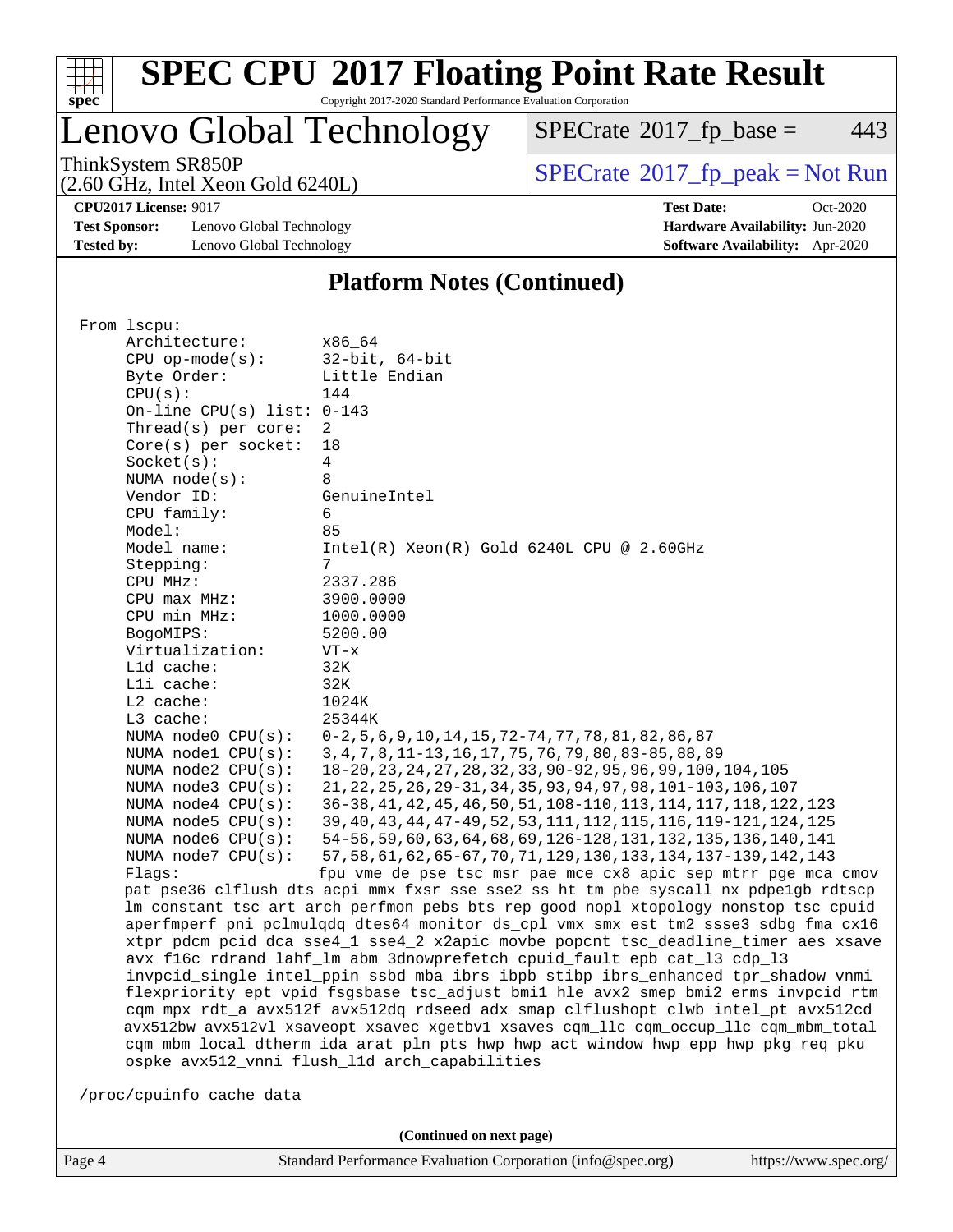

# **[SPEC CPU](http://www.spec.org/auto/cpu2017/Docs/result-fields.html#SPECCPU2017FloatingPointRateResult)[2017 Floating Point Rate Result](http://www.spec.org/auto/cpu2017/Docs/result-fields.html#SPECCPU2017FloatingPointRateResult)**

Copyright 2017-2020 Standard Performance Evaluation Corporation

## Lenovo Global Technology

 $SPECTate$ <sup>®</sup>[2017\\_fp\\_base =](http://www.spec.org/auto/cpu2017/Docs/result-fields.html#SPECrate2017fpbase) 443

ThinkSystem SR850P<br>(2.60 GHz, Intel Xeon Gold 6240L)  $\begin{array}{c} | \text{SPECrate} \textcircled{2017\_fp\_peak} = \text{Not Run} \end{array}$  $\begin{array}{c} | \text{SPECrate} \textcircled{2017\_fp\_peak} = \text{Not Run} \end{array}$  $\begin{array}{c} | \text{SPECrate} \textcircled{2017\_fp\_peak} = \text{Not Run} \end{array}$ 

**[Test Sponsor:](http://www.spec.org/auto/cpu2017/Docs/result-fields.html#TestSponsor)** Lenovo Global Technology **[Hardware Availability:](http://www.spec.org/auto/cpu2017/Docs/result-fields.html#HardwareAvailability)** Jun-2020 **[Tested by:](http://www.spec.org/auto/cpu2017/Docs/result-fields.html#Testedby)** Lenovo Global Technology **[Software Availability:](http://www.spec.org/auto/cpu2017/Docs/result-fields.html#SoftwareAvailability)** Apr-2020

(2.60 GHz, Intel Xeon Gold 6240L)

**[CPU2017 License:](http://www.spec.org/auto/cpu2017/Docs/result-fields.html#CPU2017License)** 9017 **[Test Date:](http://www.spec.org/auto/cpu2017/Docs/result-fields.html#TestDate)** Oct-2020

#### **[Platform Notes \(Continued\)](http://www.spec.org/auto/cpu2017/Docs/result-fields.html#PlatformNotes)**

cache size : 25344 KB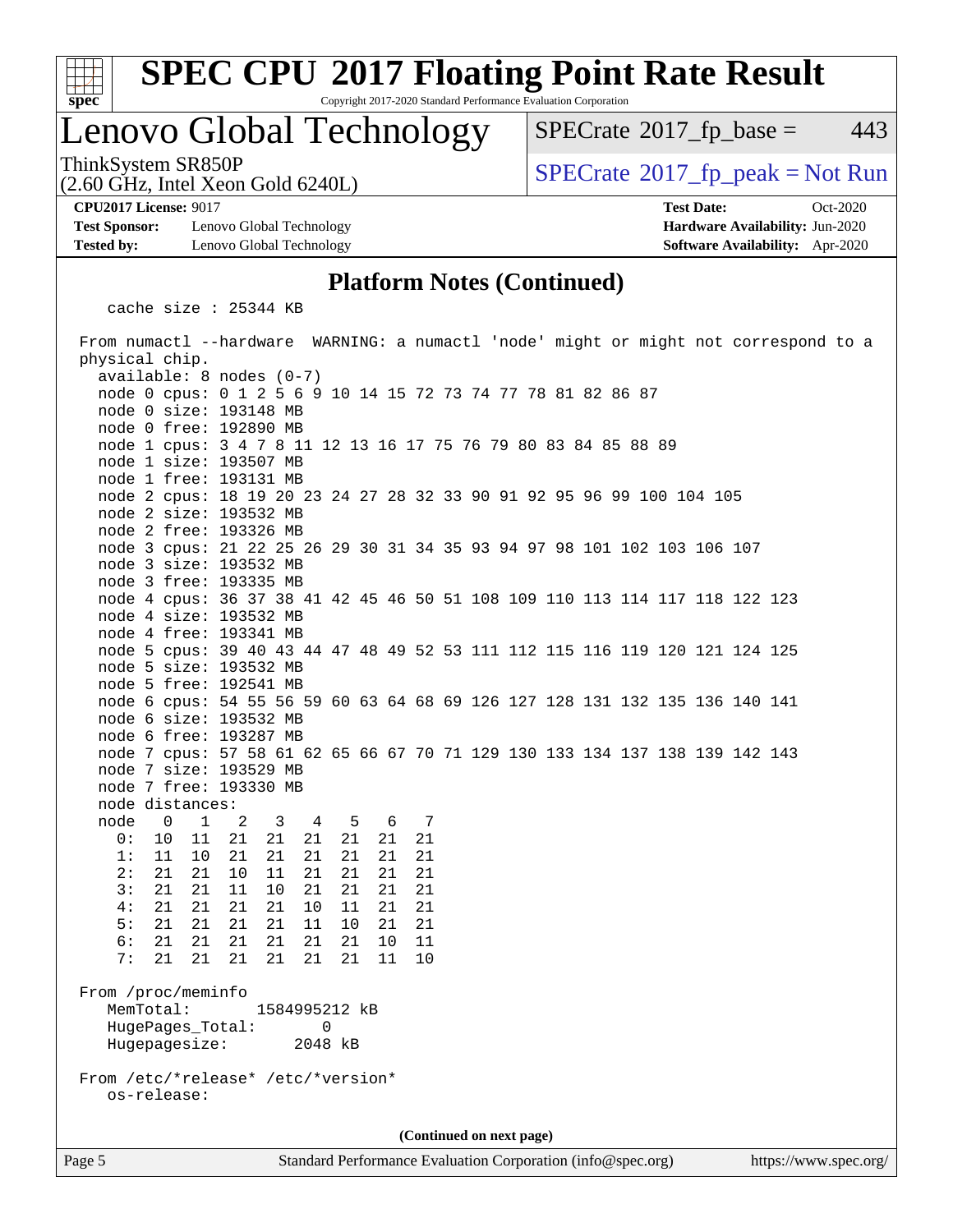

Lenovo Global Technology

 $SPECTate$ <sup>®</sup>[2017\\_fp\\_base =](http://www.spec.org/auto/cpu2017/Docs/result-fields.html#SPECrate2017fpbase) 443

(2.60 GHz, Intel Xeon Gold 6240L)

ThinkSystem SR850P<br>  $SPECTI<sub>2</sub>$  [SPECrate](http://www.spec.org/auto/cpu2017/Docs/result-fields.html#SPECrate2017fppeak)®[2017\\_fp\\_peak = N](http://www.spec.org/auto/cpu2017/Docs/result-fields.html#SPECrate2017fppeak)ot Run

**[Test Sponsor:](http://www.spec.org/auto/cpu2017/Docs/result-fields.html#TestSponsor)** Lenovo Global Technology **[Hardware Availability:](http://www.spec.org/auto/cpu2017/Docs/result-fields.html#HardwareAvailability)** Jun-2020 **[Tested by:](http://www.spec.org/auto/cpu2017/Docs/result-fields.html#Testedby)** Lenovo Global Technology **[Software Availability:](http://www.spec.org/auto/cpu2017/Docs/result-fields.html#SoftwareAvailability)** Apr-2020

**[CPU2017 License:](http://www.spec.org/auto/cpu2017/Docs/result-fields.html#CPU2017License)** 9017 **[Test Date:](http://www.spec.org/auto/cpu2017/Docs/result-fields.html#TestDate)** Oct-2020

#### **[Platform Notes \(Continued\)](http://www.spec.org/auto/cpu2017/Docs/result-fields.html#PlatformNotes)**

 NAME="Red Hat Enterprise Linux" VERSION="8.0 (Ootpa)" ID="rhel" ID\_LIKE="fedora" VERSION\_ID="8.0" PLATFORM\_ID="platform:el8" PRETTY\_NAME="Red Hat Enterprise Linux 8.0 (Ootpa)" ANSI\_COLOR="0;31" redhat-release: Red Hat Enterprise Linux release 8.0 (Ootpa) system-release: Red Hat Enterprise Linux release 8.0 (Ootpa) system-release-cpe: cpe:/o:redhat:enterprise\_linux:8.0:ga uname -a: Linux localhost.localdomain 4.18.0-80.el8.x86\_64 #1 SMP Wed Mar 13 12:02:46 UTC 2019 x86\_64 x86\_64 x86\_64 GNU/Linux Kernel self-reported vulnerability status: CVE-2018-3620 (L1 Terminal Fault): Not affected<br>Microarchitectural Data Sampling: No status reported Microarchitectural Data Sampling: CVE-2017-5754 (Meltdown): Not affected CVE-2018-3639 (Speculative Store Bypass): Mitigation: Speculative Store Bypass disabled via prctl and seccomp CVE-2017-5753 (Spectre variant 1): Mitigation: \_\_user pointer sanitization CVE-2017-5715 (Spectre variant 2): Mitigation: Enhanced IBRS, IBPB: conditional, RSB filling run-level 3 Oct 30 00:03 SPEC is set to: /home/cpu2017-1.1.0-ic19.1.1 Filesystem Type Size Used Avail Use% Mounted on /dev/sda4 xfs 839G 22G 817G 3% /home From /sys/devices/virtual/dmi/id BIOS: Lenovo -[TEE156L-2.61]- 05/20/2020 Vendor: Lenovo Product: ThinkSystem SR850P -[7D2HCTO1WW]- Product Family: ThinkSystem Serial: 1234567890 Additional information from dmidecode follows. WARNING: Use caution when you interpret this section. The 'dmidecode' program reads system data which is "intended to allow hardware to be accurately determined", but the intent may not be met, as there are frequent changes to hardware, firmware, and the "DMTF SMBIOS" standard. Memory: 48x Samsung M393A4K40CB2-CVF 32 GB 2 rank 2933

**(Continued on next page)**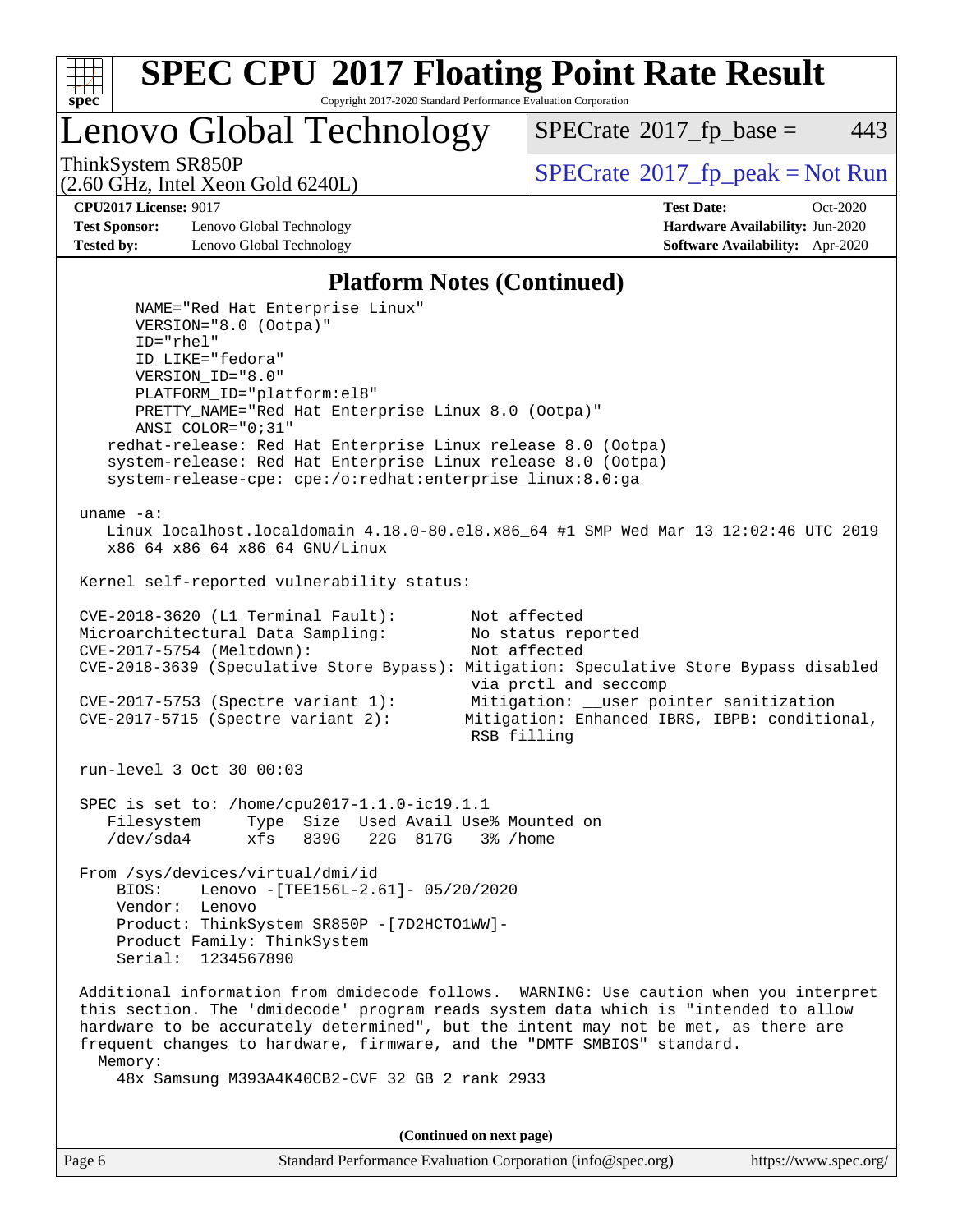

# **[SPEC CPU](http://www.spec.org/auto/cpu2017/Docs/result-fields.html#SPECCPU2017FloatingPointRateResult)[2017 Floating Point Rate Result](http://www.spec.org/auto/cpu2017/Docs/result-fields.html#SPECCPU2017FloatingPointRateResult)**

Copyright 2017-2020 Standard Performance Evaluation Corporation

## Lenovo Global Technology

 $SPECTate@2017_fp\_base = 443$ 

(2.60 GHz, Intel Xeon Gold 6240L)

ThinkSystem SR850P<br>  $(2.60 \text{ GHz})$  Intel Xeon Gold 6240L)

**[Test Sponsor:](http://www.spec.org/auto/cpu2017/Docs/result-fields.html#TestSponsor)** Lenovo Global Technology **[Hardware Availability:](http://www.spec.org/auto/cpu2017/Docs/result-fields.html#HardwareAvailability)** Jun-2020 **[Tested by:](http://www.spec.org/auto/cpu2017/Docs/result-fields.html#Testedby)** Lenovo Global Technology **[Software Availability:](http://www.spec.org/auto/cpu2017/Docs/result-fields.html#SoftwareAvailability)** Apr-2020

**[CPU2017 License:](http://www.spec.org/auto/cpu2017/Docs/result-fields.html#CPU2017License)** 9017 **[Test Date:](http://www.spec.org/auto/cpu2017/Docs/result-fields.html#TestDate)** Oct-2020

#### **[Platform Notes \(Continued\)](http://www.spec.org/auto/cpu2017/Docs/result-fields.html#PlatformNotes)**

(End of data from sysinfo program)

### **[Compiler Version Notes](http://www.spec.org/auto/cpu2017/Docs/result-fields.html#CompilerVersionNotes)**

| C                                                                                                        | 519.1bm_r(base) 538.imagick_r(base) 544.nab_r(base)                                                                                              |                       |  |  |  |
|----------------------------------------------------------------------------------------------------------|--------------------------------------------------------------------------------------------------------------------------------------------------|-----------------------|--|--|--|
|                                                                                                          |                                                                                                                                                  |                       |  |  |  |
| Intel(R) C Compiler for applications running on $Intel(R) 64$ , Version 2021.1<br>NextGen Build 20200304 |                                                                                                                                                  |                       |  |  |  |
| Copyright (C) 1985-2020 Intel Corporation. All rights reserved.                                          |                                                                                                                                                  |                       |  |  |  |
|                                                                                                          |                                                                                                                                                  |                       |  |  |  |
|                                                                                                          |                                                                                                                                                  |                       |  |  |  |
| $C++$                                                                                                    | $\vert$ 508.namd_r(base) 510.parest_r(base)                                                                                                      |                       |  |  |  |
| NextGen Build 20200304                                                                                   | Intel(R) C++ Compiler for applications running on Intel(R) 64, Version 2021.1                                                                    |                       |  |  |  |
|                                                                                                          | Copyright (C) 1985-2020 Intel Corporation. All rights reserved.                                                                                  |                       |  |  |  |
|                                                                                                          |                                                                                                                                                  |                       |  |  |  |
|                                                                                                          | C++, C $  511.povray_r(base) 526.blender_r(base)$                                                                                                |                       |  |  |  |
| NextGen Build 20200304                                                                                   | Intel(R) C++ Compiler for applications running on Intel(R) $64$ , Version 2021.1                                                                 |                       |  |  |  |
|                                                                                                          | Copyright (C) 1985-2020 Intel Corporation. All rights reserved.<br>Intel(R) C Compiler for applications running on $Intel(R)$ 64, Version 2021.1 |                       |  |  |  |
| NextGen Build 20200304                                                                                   |                                                                                                                                                  |                       |  |  |  |
|                                                                                                          | Copyright (C) 1985-2020 Intel Corporation. All rights reserved.                                                                                  |                       |  |  |  |
|                                                                                                          |                                                                                                                                                  |                       |  |  |  |
|                                                                                                          | $C++$ , C, Fortran   507.cactuBSSN_r(base)                                                                                                       |                       |  |  |  |
|                                                                                                          |                                                                                                                                                  |                       |  |  |  |
| NextGen Build 20200304                                                                                   | Intel(R) $C++$ Compiler for applications running on Intel(R) 64, Version 2021.1                                                                  |                       |  |  |  |
|                                                                                                          | Copyright (C) 1985-2020 Intel Corporation. All rights reserved.                                                                                  |                       |  |  |  |
| NextGen Build 20200304                                                                                   | Intel(R) C Compiler for applications running on $Intel(R) 64$ , Version 2021.1                                                                   |                       |  |  |  |
|                                                                                                          | Copyright (C) 1985-2020 Intel Corporation. All rights reserved.                                                                                  |                       |  |  |  |
|                                                                                                          | $Intel(R)$ Fortran Intel(R) 64 Compiler for applications running on Intel(R)                                                                     |                       |  |  |  |
|                                                                                                          | 64, Version 19.1.1.217 Build 20200306<br>Copyright (C) 1985-2020 Intel Corporation. All rights reserved.                                         |                       |  |  |  |
|                                                                                                          |                                                                                                                                                  |                       |  |  |  |
|                                                                                                          |                                                                                                                                                  |                       |  |  |  |
|                                                                                                          |                                                                                                                                                  |                       |  |  |  |
|                                                                                                          | (Continued on next page)                                                                                                                         |                       |  |  |  |
| Page 7                                                                                                   | Standard Performance Evaluation Corporation (info@spec.org)                                                                                      | https://www.spec.org/ |  |  |  |
|                                                                                                          |                                                                                                                                                  |                       |  |  |  |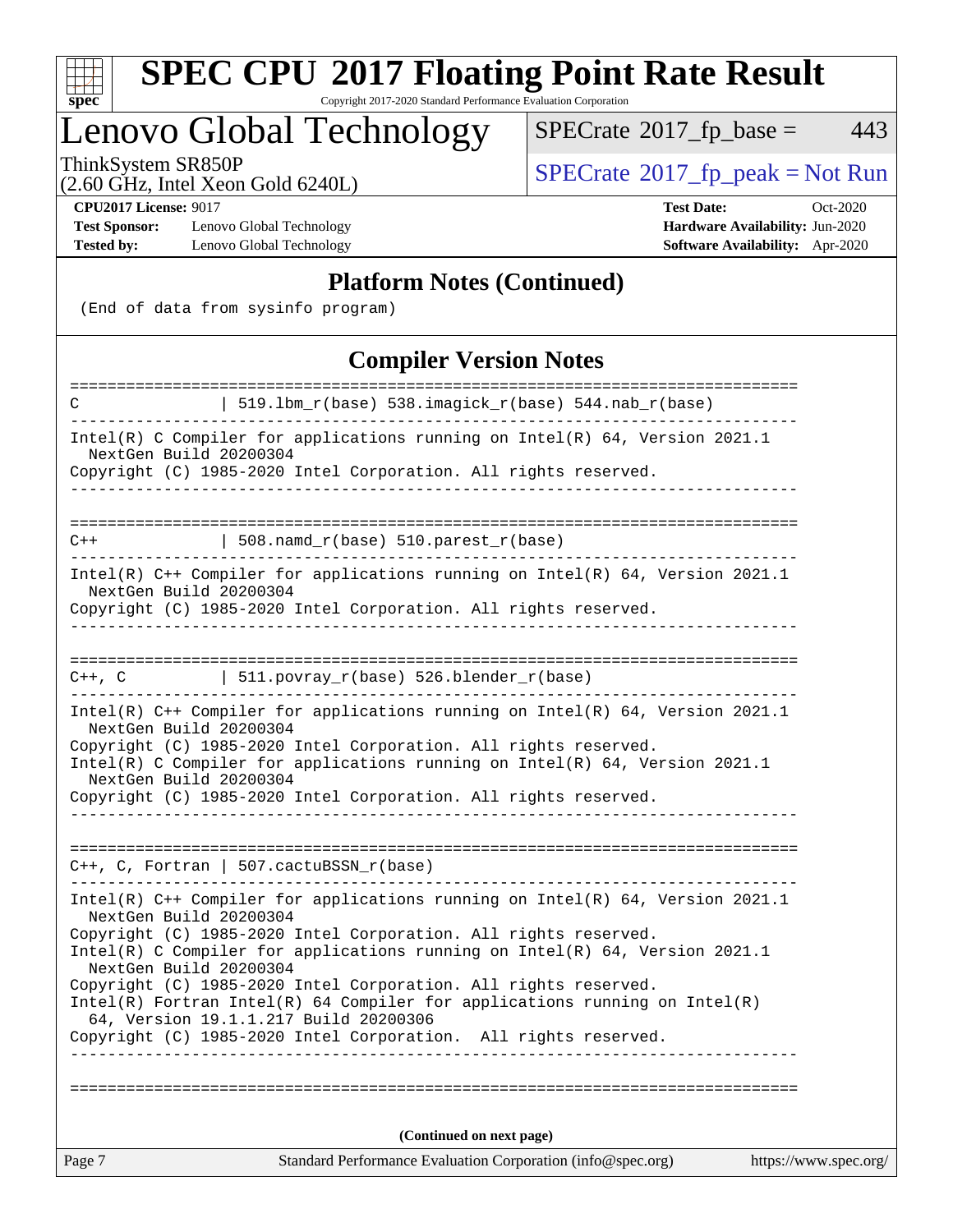

## Lenovo Global Technology

 $SPECTate@2017_fp\_base = 443$ 

(2.60 GHz, Intel Xeon Gold 6240L)

ThinkSystem SR850P<br>  $\begin{array}{c}\n\text{SPECrate} \textcirc 2017\_fp\_peak = Not Run \\
\text{SPECrate} \textcirc 2017\_fp\_peak = Not Run\n\end{array}$  $\begin{array}{c}\n\text{SPECrate} \textcirc 2017\_fp\_peak = Not Run \\
\text{SPECrate} \textcirc 2017\_fp\_peak = Not Run\n\end{array}$  $\begin{array}{c}\n\text{SPECrate} \textcirc 2017\_fp\_peak = Not Run \\
\text{SPECrate} \textcirc 2017\_fp\_peak = Not Run\n\end{array}$ 

**[Test Sponsor:](http://www.spec.org/auto/cpu2017/Docs/result-fields.html#TestSponsor)** Lenovo Global Technology **[Hardware Availability:](http://www.spec.org/auto/cpu2017/Docs/result-fields.html#HardwareAvailability)** Jun-2020 **[Tested by:](http://www.spec.org/auto/cpu2017/Docs/result-fields.html#Testedby)** Lenovo Global Technology **[Software Availability:](http://www.spec.org/auto/cpu2017/Docs/result-fields.html#SoftwareAvailability)** Apr-2020

**[CPU2017 License:](http://www.spec.org/auto/cpu2017/Docs/result-fields.html#CPU2017License)** 9017 **[Test Date:](http://www.spec.org/auto/cpu2017/Docs/result-fields.html#TestDate)** Oct-2020

## **[Compiler Version Notes \(Continued\)](http://www.spec.org/auto/cpu2017/Docs/result-fields.html#CompilerVersionNotes)**

| 503.bwaves $r(base)$ 549.fotonik3d $r(base)$ 554.roms $r(base)$<br>Fortran                                                                                                                                                                                                                                                                                            |
|-----------------------------------------------------------------------------------------------------------------------------------------------------------------------------------------------------------------------------------------------------------------------------------------------------------------------------------------------------------------------|
| Intel(R) Fortran Intel(R) 64 Compiler for applications running on Intel(R)<br>64, Version 19.1.1.217 Build 20200306<br>Copyright (C) 1985-2020 Intel Corporation. All rights reserved.<br>________________________________                                                                                                                                            |
| Fortran, $C$   521.wrf_r(base) 527.cam4_r(base)                                                                                                                                                                                                                                                                                                                       |
| Intel(R) Fortran Intel(R) 64 Compiler for applications running on Intel(R)<br>64, Version 19.1.1.217 Build 20200306<br>Copyright (C) 1985-2020 Intel Corporation. All rights reserved.<br>Intel(R) C Compiler for applications running on Intel(R) $64$ , Version 2021.1<br>NextGen Build 20200304<br>Copyright (C) 1985-2020 Intel Corporation. All rights reserved. |

**[Base Compiler Invocation](http://www.spec.org/auto/cpu2017/Docs/result-fields.html#BaseCompilerInvocation)**

[C benchmarks](http://www.spec.org/auto/cpu2017/Docs/result-fields.html#Cbenchmarks): [icc](http://www.spec.org/cpu2017/results/res2020q4/cpu2017-20201109-24365.flags.html#user_CCbase_intel_icc_66fc1ee009f7361af1fbd72ca7dcefbb700085f36577c54f309893dd4ec40d12360134090235512931783d35fd58c0460139e722d5067c5574d8eaf2b3e37e92)

[C++ benchmarks:](http://www.spec.org/auto/cpu2017/Docs/result-fields.html#CXXbenchmarks) [icpc](http://www.spec.org/cpu2017/results/res2020q4/cpu2017-20201109-24365.flags.html#user_CXXbase_intel_icpc_c510b6838c7f56d33e37e94d029a35b4a7bccf4766a728ee175e80a419847e808290a9b78be685c44ab727ea267ec2f070ec5dc83b407c0218cded6866a35d07)

[Fortran benchmarks](http://www.spec.org/auto/cpu2017/Docs/result-fields.html#Fortranbenchmarks): [ifort](http://www.spec.org/cpu2017/results/res2020q4/cpu2017-20201109-24365.flags.html#user_FCbase_intel_ifort_8111460550e3ca792625aed983ce982f94888b8b503583aa7ba2b8303487b4d8a21a13e7191a45c5fd58ff318f48f9492884d4413fa793fd88dd292cad7027ca)

[Benchmarks using both Fortran and C](http://www.spec.org/auto/cpu2017/Docs/result-fields.html#BenchmarksusingbothFortranandC): [ifort](http://www.spec.org/cpu2017/results/res2020q4/cpu2017-20201109-24365.flags.html#user_CC_FCbase_intel_ifort_8111460550e3ca792625aed983ce982f94888b8b503583aa7ba2b8303487b4d8a21a13e7191a45c5fd58ff318f48f9492884d4413fa793fd88dd292cad7027ca) [icc](http://www.spec.org/cpu2017/results/res2020q4/cpu2017-20201109-24365.flags.html#user_CC_FCbase_intel_icc_66fc1ee009f7361af1fbd72ca7dcefbb700085f36577c54f309893dd4ec40d12360134090235512931783d35fd58c0460139e722d5067c5574d8eaf2b3e37e92)

[Benchmarks using both C and C++](http://www.spec.org/auto/cpu2017/Docs/result-fields.html#BenchmarksusingbothCandCXX): [icpc](http://www.spec.org/cpu2017/results/res2020q4/cpu2017-20201109-24365.flags.html#user_CC_CXXbase_intel_icpc_c510b6838c7f56d33e37e94d029a35b4a7bccf4766a728ee175e80a419847e808290a9b78be685c44ab727ea267ec2f070ec5dc83b407c0218cded6866a35d07) [icc](http://www.spec.org/cpu2017/results/res2020q4/cpu2017-20201109-24365.flags.html#user_CC_CXXbase_intel_icc_66fc1ee009f7361af1fbd72ca7dcefbb700085f36577c54f309893dd4ec40d12360134090235512931783d35fd58c0460139e722d5067c5574d8eaf2b3e37e92)

[Benchmarks using Fortran, C, and C++:](http://www.spec.org/auto/cpu2017/Docs/result-fields.html#BenchmarksusingFortranCandCXX) [icpc](http://www.spec.org/cpu2017/results/res2020q4/cpu2017-20201109-24365.flags.html#user_CC_CXX_FCbase_intel_icpc_c510b6838c7f56d33e37e94d029a35b4a7bccf4766a728ee175e80a419847e808290a9b78be685c44ab727ea267ec2f070ec5dc83b407c0218cded6866a35d07) [icc](http://www.spec.org/cpu2017/results/res2020q4/cpu2017-20201109-24365.flags.html#user_CC_CXX_FCbase_intel_icc_66fc1ee009f7361af1fbd72ca7dcefbb700085f36577c54f309893dd4ec40d12360134090235512931783d35fd58c0460139e722d5067c5574d8eaf2b3e37e92) [ifort](http://www.spec.org/cpu2017/results/res2020q4/cpu2017-20201109-24365.flags.html#user_CC_CXX_FCbase_intel_ifort_8111460550e3ca792625aed983ce982f94888b8b503583aa7ba2b8303487b4d8a21a13e7191a45c5fd58ff318f48f9492884d4413fa793fd88dd292cad7027ca)

## **[Base Portability Flags](http://www.spec.org/auto/cpu2017/Docs/result-fields.html#BasePortabilityFlags)**

 503.bwaves\_r: [-DSPEC\\_LP64](http://www.spec.org/cpu2017/results/res2020q4/cpu2017-20201109-24365.flags.html#suite_basePORTABILITY503_bwaves_r_DSPEC_LP64) 507.cactuBSSN\_r: [-DSPEC\\_LP64](http://www.spec.org/cpu2017/results/res2020q4/cpu2017-20201109-24365.flags.html#suite_basePORTABILITY507_cactuBSSN_r_DSPEC_LP64) 508.namd\_r: [-DSPEC\\_LP64](http://www.spec.org/cpu2017/results/res2020q4/cpu2017-20201109-24365.flags.html#suite_basePORTABILITY508_namd_r_DSPEC_LP64)

**(Continued on next page)**

Page 8 Standard Performance Evaluation Corporation [\(info@spec.org\)](mailto:info@spec.org) <https://www.spec.org/>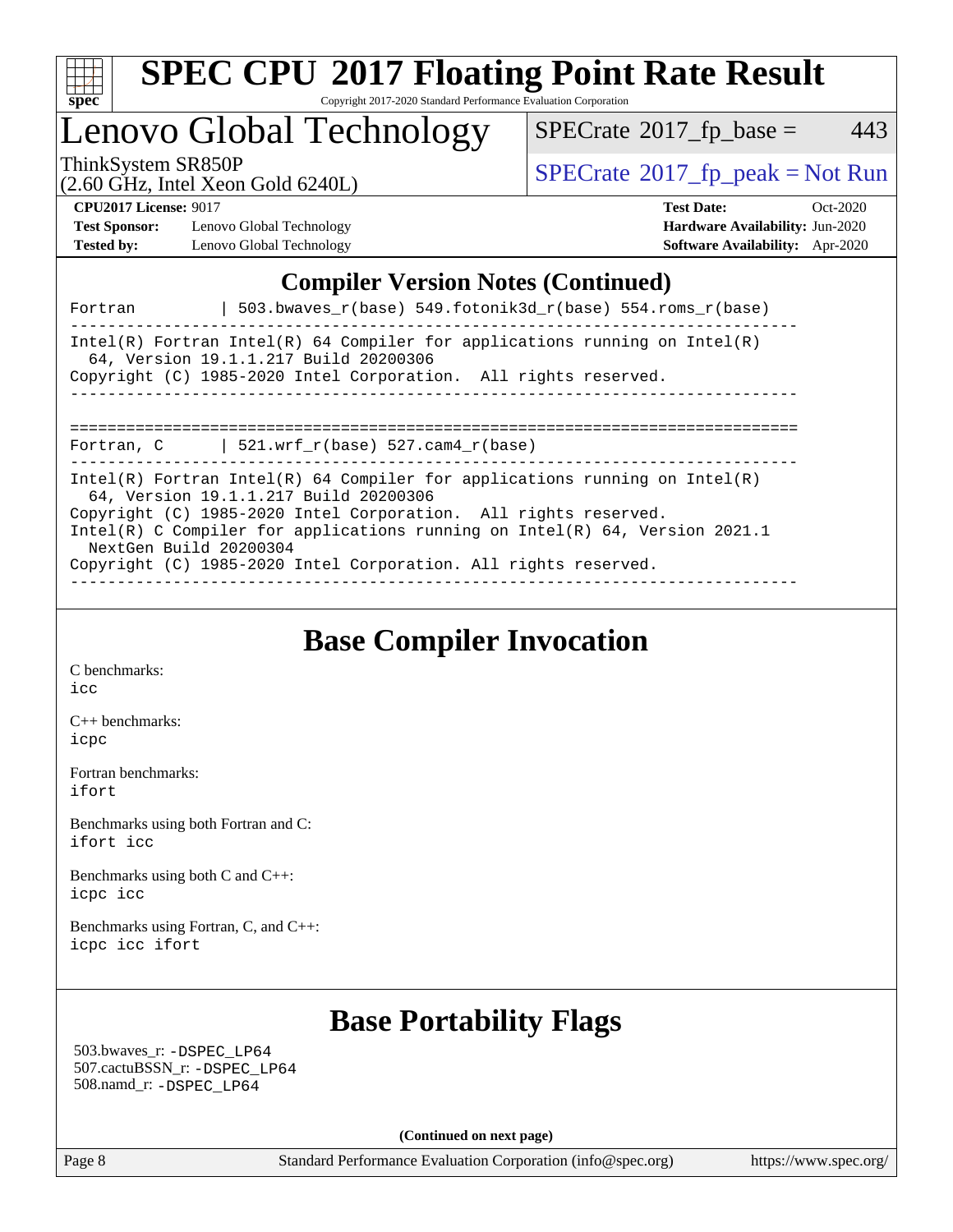

## Lenovo Global Technology

 $SPECTate$ <sup>®</sup>[2017\\_fp\\_base =](http://www.spec.org/auto/cpu2017/Docs/result-fields.html#SPECrate2017fpbase) 443

ThinkSystem SR850P<br>  $(2.60 \text{ GHz, Intel Yoon Gold } 6240I)$  [SPECrate](http://www.spec.org/auto/cpu2017/Docs/result-fields.html#SPECrate2017fppeak)®[2017\\_fp\\_peak = N](http://www.spec.org/auto/cpu2017/Docs/result-fields.html#SPECrate2017fppeak)ot Run

**[Test Sponsor:](http://www.spec.org/auto/cpu2017/Docs/result-fields.html#TestSponsor)** Lenovo Global Technology **[Hardware Availability:](http://www.spec.org/auto/cpu2017/Docs/result-fields.html#HardwareAvailability)** Jun-2020 **[Tested by:](http://www.spec.org/auto/cpu2017/Docs/result-fields.html#Testedby)** Lenovo Global Technology **[Software Availability:](http://www.spec.org/auto/cpu2017/Docs/result-fields.html#SoftwareAvailability)** Apr-2020

(2.60 GHz, Intel Xeon Gold 6240L)

**[CPU2017 License:](http://www.spec.org/auto/cpu2017/Docs/result-fields.html#CPU2017License)** 9017 **[Test Date:](http://www.spec.org/auto/cpu2017/Docs/result-fields.html#TestDate)** Oct-2020

## **[Base Portability Flags \(Continued\)](http://www.spec.org/auto/cpu2017/Docs/result-fields.html#BasePortabilityFlags)**

 510.parest\_r: [-DSPEC\\_LP64](http://www.spec.org/cpu2017/results/res2020q4/cpu2017-20201109-24365.flags.html#suite_basePORTABILITY510_parest_r_DSPEC_LP64) 511.povray\_r: [-DSPEC\\_LP64](http://www.spec.org/cpu2017/results/res2020q4/cpu2017-20201109-24365.flags.html#suite_basePORTABILITY511_povray_r_DSPEC_LP64) 519.lbm\_r: [-DSPEC\\_LP64](http://www.spec.org/cpu2017/results/res2020q4/cpu2017-20201109-24365.flags.html#suite_basePORTABILITY519_lbm_r_DSPEC_LP64) 521.wrf\_r: [-DSPEC\\_LP64](http://www.spec.org/cpu2017/results/res2020q4/cpu2017-20201109-24365.flags.html#suite_basePORTABILITY521_wrf_r_DSPEC_LP64) [-DSPEC\\_CASE\\_FLAG](http://www.spec.org/cpu2017/results/res2020q4/cpu2017-20201109-24365.flags.html#b521.wrf_r_baseCPORTABILITY_DSPEC_CASE_FLAG) [-convert big\\_endian](http://www.spec.org/cpu2017/results/res2020q4/cpu2017-20201109-24365.flags.html#user_baseFPORTABILITY521_wrf_r_convert_big_endian_c3194028bc08c63ac5d04de18c48ce6d347e4e562e8892b8bdbdc0214820426deb8554edfa529a3fb25a586e65a3d812c835984020483e7e73212c4d31a38223) 526.blender\_r: [-DSPEC\\_LP64](http://www.spec.org/cpu2017/results/res2020q4/cpu2017-20201109-24365.flags.html#suite_basePORTABILITY526_blender_r_DSPEC_LP64) [-DSPEC\\_LINUX](http://www.spec.org/cpu2017/results/res2020q4/cpu2017-20201109-24365.flags.html#b526.blender_r_baseCPORTABILITY_DSPEC_LINUX) [-funsigned-char](http://www.spec.org/cpu2017/results/res2020q4/cpu2017-20201109-24365.flags.html#user_baseCPORTABILITY526_blender_r_force_uchar_40c60f00ab013830e2dd6774aeded3ff59883ba5a1fc5fc14077f794d777847726e2a5858cbc7672e36e1b067e7e5c1d9a74f7176df07886a243d7cc18edfe67) 527.cam4\_r: [-DSPEC\\_LP64](http://www.spec.org/cpu2017/results/res2020q4/cpu2017-20201109-24365.flags.html#suite_basePORTABILITY527_cam4_r_DSPEC_LP64) [-DSPEC\\_CASE\\_FLAG](http://www.spec.org/cpu2017/results/res2020q4/cpu2017-20201109-24365.flags.html#b527.cam4_r_baseCPORTABILITY_DSPEC_CASE_FLAG) 538.imagick\_r: [-DSPEC\\_LP64](http://www.spec.org/cpu2017/results/res2020q4/cpu2017-20201109-24365.flags.html#suite_basePORTABILITY538_imagick_r_DSPEC_LP64) 544.nab\_r: [-DSPEC\\_LP64](http://www.spec.org/cpu2017/results/res2020q4/cpu2017-20201109-24365.flags.html#suite_basePORTABILITY544_nab_r_DSPEC_LP64) 549.fotonik3d\_r: [-DSPEC\\_LP64](http://www.spec.org/cpu2017/results/res2020q4/cpu2017-20201109-24365.flags.html#suite_basePORTABILITY549_fotonik3d_r_DSPEC_LP64) 554.roms\_r: [-DSPEC\\_LP64](http://www.spec.org/cpu2017/results/res2020q4/cpu2017-20201109-24365.flags.html#suite_basePORTABILITY554_roms_r_DSPEC_LP64)

## **[Base Optimization Flags](http://www.spec.org/auto/cpu2017/Docs/result-fields.html#BaseOptimizationFlags)**

#### [C benchmarks](http://www.spec.org/auto/cpu2017/Docs/result-fields.html#Cbenchmarks):

```
-m64 -qnextgen -std=c11
-Wl,-plugin-opt=-x86-branches-within-32B-boundaries -Wl,-z,muldefs
-fuse-ld=gold -xCORE-AVX512 -Ofast -ffast-math -flto -mfpmath=sse
-funroll-loops -qopt-mem-layout-trans=4
-L/usr/local/jemalloc64-5.0.1/lib -ljemalloc
```
[C++ benchmarks:](http://www.spec.org/auto/cpu2017/Docs/result-fields.html#CXXbenchmarks)

[-m64](http://www.spec.org/cpu2017/results/res2020q4/cpu2017-20201109-24365.flags.html#user_CXXbase_m64-icc) [-qnextgen](http://www.spec.org/cpu2017/results/res2020q4/cpu2017-20201109-24365.flags.html#user_CXXbase_f-qnextgen) [-Wl,-plugin-opt=-x86-branches-within-32B-boundaries](http://www.spec.org/cpu2017/results/res2020q4/cpu2017-20201109-24365.flags.html#user_CXXbase_f-x86-branches-within-32B-boundaries_0098b4e4317ae60947b7b728078a624952a08ac37a3c797dfb4ffeb399e0c61a9dd0f2f44ce917e9361fb9076ccb15e7824594512dd315205382d84209e912f3) [-Wl,-z,muldefs](http://www.spec.org/cpu2017/results/res2020q4/cpu2017-20201109-24365.flags.html#user_CXXbase_link_force_multiple1_b4cbdb97b34bdee9ceefcfe54f4c8ea74255f0b02a4b23e853cdb0e18eb4525ac79b5a88067c842dd0ee6996c24547a27a4b99331201badda8798ef8a743f577) [-fuse-ld=gold](http://www.spec.org/cpu2017/results/res2020q4/cpu2017-20201109-24365.flags.html#user_CXXbase_f-fuse-ld_920b3586e2b8c6e0748b9c84fa9b744736ba725a32cab14ad8f3d4ad28eecb2f59d1144823d2e17006539a88734fe1fc08fc3035f7676166309105a78aaabc32) [-xCORE-AVX512](http://www.spec.org/cpu2017/results/res2020q4/cpu2017-20201109-24365.flags.html#user_CXXbase_f-xCORE-AVX512) [-Ofast](http://www.spec.org/cpu2017/results/res2020q4/cpu2017-20201109-24365.flags.html#user_CXXbase_f-Ofast) [-ffast-math](http://www.spec.org/cpu2017/results/res2020q4/cpu2017-20201109-24365.flags.html#user_CXXbase_f-ffast-math) [-flto](http://www.spec.org/cpu2017/results/res2020q4/cpu2017-20201109-24365.flags.html#user_CXXbase_f-flto) [-mfpmath=sse](http://www.spec.org/cpu2017/results/res2020q4/cpu2017-20201109-24365.flags.html#user_CXXbase_f-mfpmath_70eb8fac26bde974f8ab713bc9086c5621c0b8d2f6c86f38af0bd7062540daf19db5f3a066d8c6684be05d84c9b6322eb3b5be6619d967835195b93d6c02afa1) [-funroll-loops](http://www.spec.org/cpu2017/results/res2020q4/cpu2017-20201109-24365.flags.html#user_CXXbase_f-funroll-loops) [-qopt-mem-layout-trans=4](http://www.spec.org/cpu2017/results/res2020q4/cpu2017-20201109-24365.flags.html#user_CXXbase_f-qopt-mem-layout-trans_fa39e755916c150a61361b7846f310bcdf6f04e385ef281cadf3647acec3f0ae266d1a1d22d972a7087a248fd4e6ca390a3634700869573d231a252c784941a8) [-L/usr/local/jemalloc64-5.0.1/lib](http://www.spec.org/cpu2017/results/res2020q4/cpu2017-20201109-24365.flags.html#user_CXXbase_jemalloc_link_path64_1_cc289568b1a6c0fd3b62c91b824c27fcb5af5e8098e6ad028160d21144ef1b8aef3170d2acf0bee98a8da324cfe4f67d0a3d0c4cc4673d993d694dc2a0df248b) [-ljemalloc](http://www.spec.org/cpu2017/results/res2020q4/cpu2017-20201109-24365.flags.html#user_CXXbase_jemalloc_link_lib_d1249b907c500fa1c0672f44f562e3d0f79738ae9e3c4a9c376d49f265a04b9c99b167ecedbf6711b3085be911c67ff61f150a17b3472be731631ba4d0471706)

[Fortran benchmarks](http://www.spec.org/auto/cpu2017/Docs/result-fields.html#Fortranbenchmarks):

```
-m64 -Wl,-plugin-opt=-x86-branches-within-32B-boundaries -Wl,-z,muldefs
-fuse-ld=gold -xCORE-AVX512 -O3 -ipo -no-prec-div -qopt-prefetch
-ffinite-math-only -qopt-multiple-gather-scatter-by-shuffles
-qopt-mem-layout-trans=4 -nostandard-realloc-lhs -align array32byte
-auto -mbranches-within-32B-boundaries
-L/usr/local/jemalloc64-5.0.1/lib -ljemalloc
```
#### [Benchmarks using both Fortran and C](http://www.spec.org/auto/cpu2017/Docs/result-fields.html#BenchmarksusingbothFortranandC):

```
-m64 -qnextgen -std=c11
-Wl,-plugin-opt=-x86-branches-within-32B-boundaries -Wl,-z,muldefs
-fuse-ld=gold -xCORE-AVX512 -Ofast -ffast-math -flto -mfpmath=sse
-funroll-loops -qopt-mem-layout-trans=4 -O3 -ipo -no-prec-div
-qopt-prefetch -ffinite-math-only
-qopt-multiple-gather-scatter-by-shuffles -nostandard-realloc-lhs
-align array32byte -auto -mbranches-within-32B-boundaries
-L/usr/local/jemalloc64-5.0.1/lib -ljemalloc
```
**(Continued on next page)**

| Page 9 | Standard Performance Evaluation Corporation (info@spec.org) | https://www.spec.org/ |
|--------|-------------------------------------------------------------|-----------------------|
|--------|-------------------------------------------------------------|-----------------------|